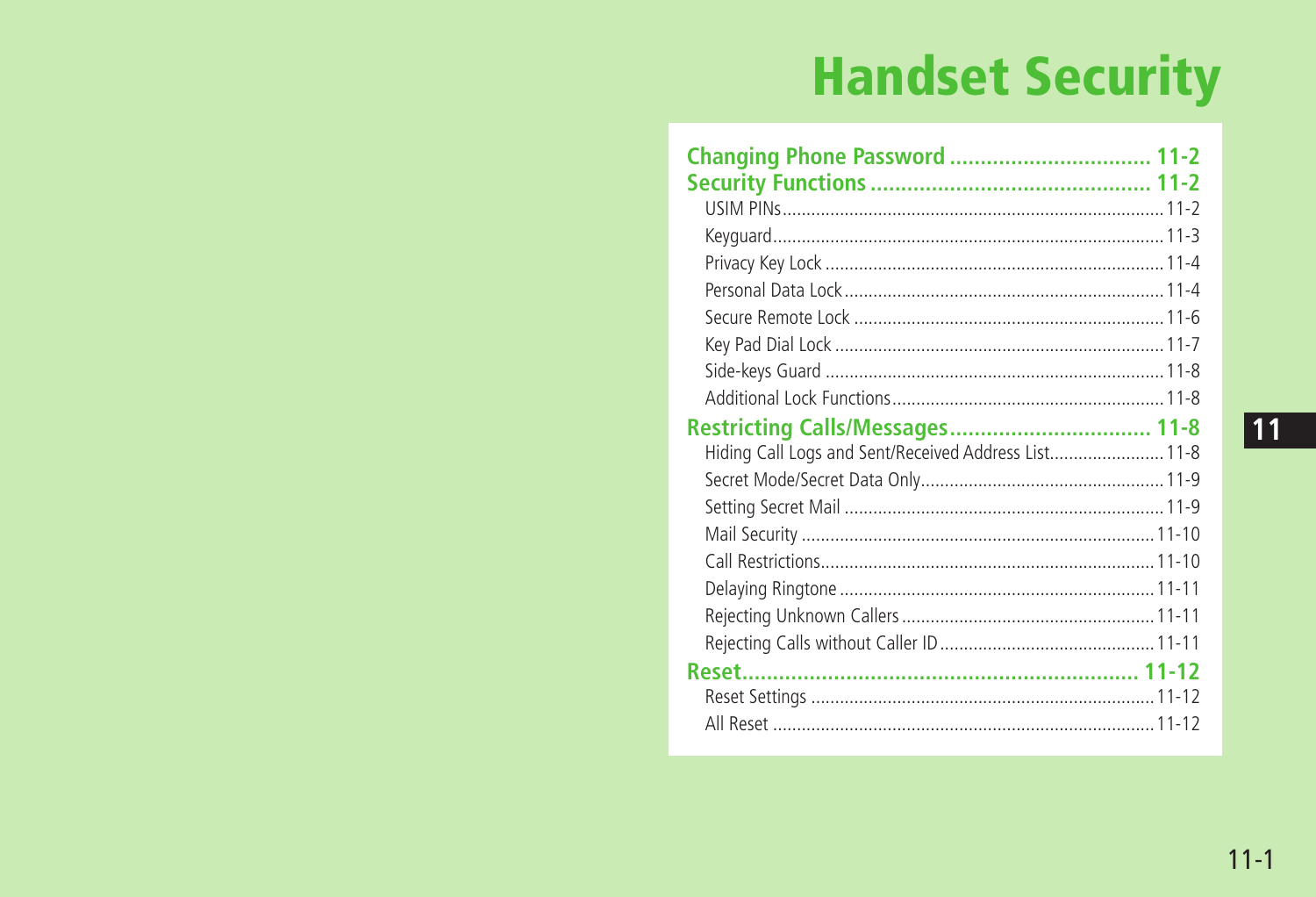## <span id="page-1-0"></span>**Changing Phone Password**

**<Default> 9999**

#### **Change Phone Password as required.**

● For Phone Password details: r字P 1-23

**Main Menu > Settings > Security > Change Phone Password** 

- **1** Enter current 4-8-digit Phone Password
- **2** Enter new 4-8-digit Phone Password **YES**

## **Security Functions**

## **USIM PINs**

● For more information about PINs: r字P.1-3

#### **Note**

● Emergency numbers (110, 119, 118) are not dialable in PIN/PIN2. PUK/PUK2 entry window.

#### **PIN Authentication**

**Activate to require PIN entry each time handset is turned on.**

**Main Menu > Settings > Security > PIN Authentication** 

**1** Enter Phone Password **PIN Authentication**

**2 ON**

- To deactivate PIN Authentication: **OFF**
- **3** Enter PIN

#### **Changing PIN/PIN2**

● Set *PIN Authentication* to *ON* before changing PIN ( $\bigcirc$  Above).

**Main Menu > Settings > Security > PIN Authentication** 

- **1** Enter Phone Password **Change PIN** or **Change PIN2**
- **2** Enter current PIN/PIN2
- **3** Enter new PIN/PIN2
- **4** Reenter new PIN/PIN2

**11**

**Handset Security**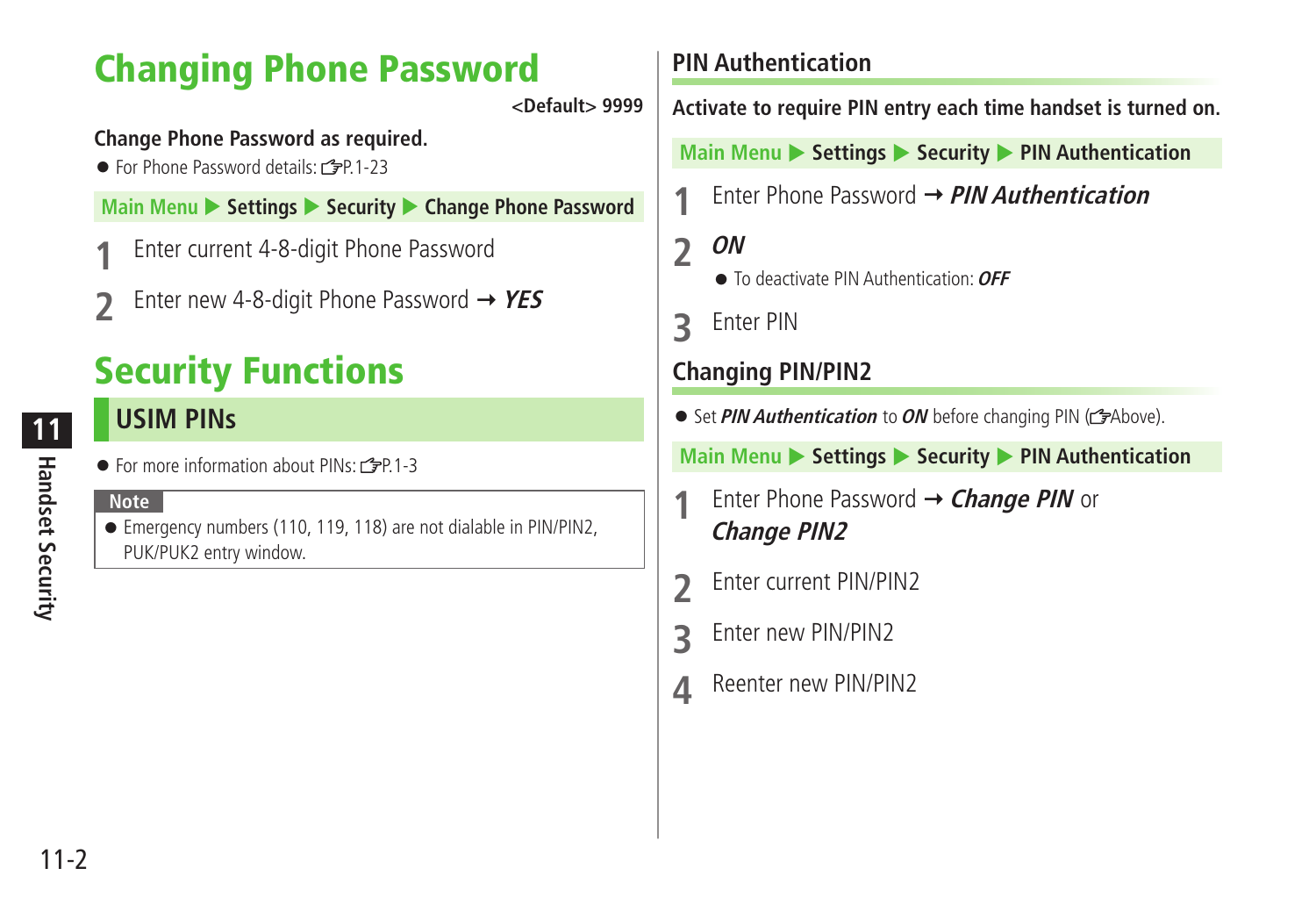# **Handset Security 11**<br>Finalsect Security

## <span id="page-2-0"></span>**PIN Lock & Cancellation (PUK/PUK2)**

#### **PIN Lock or PIN2 Lock is activated if PIN or PIN2 is incorrectly entered three times. Cancel PIN Lock or PIN2 Lock by entering PIN Unblocking Key (PUK/PUK2).**

- For information about PUK/PUK2, contact SoftBank Mobile Customer Center, General Information (FP.18-33).
- **1** In PIN lock mode, enter PUK/PUK2
- **2** Enter new PIN/PIN2
- **3** Reenter new PIN/PIN2

#### **Note**

- If PUK/PUK2 is incorrectly entered ten times, USIM Card is locked and handset is disabled (Even turning off power is counted as one incorrect entry.). Write down PUK/PUK2.
- For procedures required to unlock USIM Card, contact SoftBank Mobile Customer Center, General Information ( $\mathcal{F}$ P.18-33).

## **Keyguard**

**Lock handset keys to prevent accidental operation except when turning power on/off or answering incoming calls.**

- **1** In Standby, press and hold 
	-
	- When Keyguard is set,  $\Box$  appears.
	- To cancel Keyguard, repeat operation.

#### **While Keyguard is Active**

- Emergency numbers (110, 119, 118) are dialable even when Keyguard is active. Entered numbers do not appear on Display. Once numbers are dialed, Keyguard is canceled.
- $\bullet$  Press  $\circ$  to disable Calendar event tone or Alarm.
- Keyguard can be canceled even during a call.

#### **Note**

● Turning off power cannot cancel Keyguard.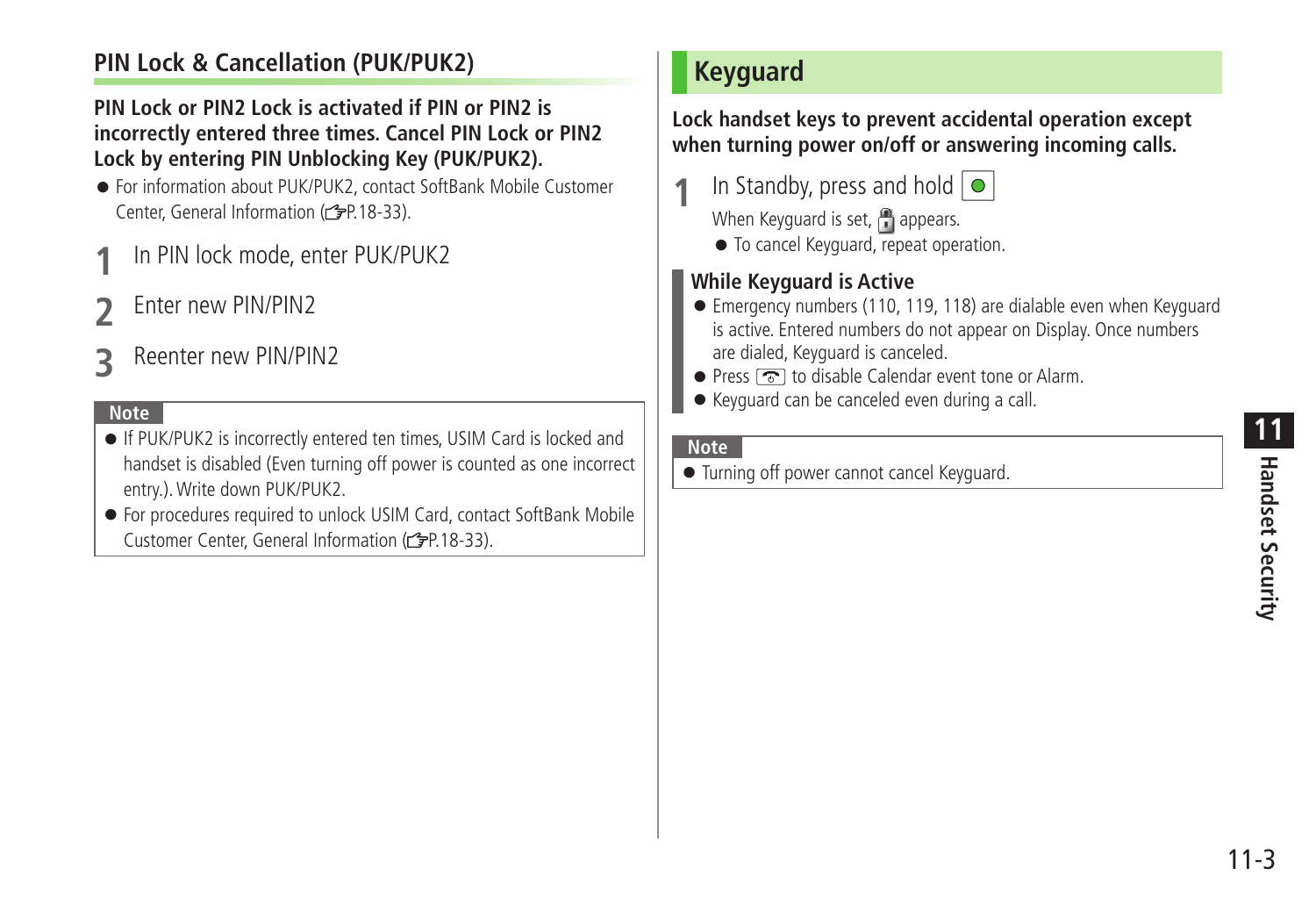## <span id="page-3-0"></span>**Privacy Key Lock**

**<Default> OFF**

**Set Privacy Key Lock to require Phone Password for using 832P except for turning handset on/off and answering calls.**

#### **Main Menu**  $\triangleright$  **Settings**  $\triangleright$  **Security**  $\triangleright$  **Privacy Key Lock**

**1** Enter Phone Password

When Privacy Key Lock is set,  $\mathbb{R}$  appears in Standby.

● To cancel Privacy Key Lock, enter Phone Password in Standby. If Phone Password is incorrectly entered five times, 832P turns off.

#### **While Privacy Key Lock is Active**

- Emergency numbers (110, 119, 118) are dialable even when Privacy Key Lock is active.
- Only phone numbers appear on Display for incoming calls.
- Message ringtones or Alarm tones are disabled.
- Calendar event tone or Alarm is disabled.
- S! Ouick News and some indicators on Display do not appear. They appear after Privacy Key Lock is canceled.

#### **Note**

● Turning off power cannot cancel Privacy Key Lock.

## **Personal Data Lock**

**Set Personal Data Lock to prevent others from reading or tampering with your personal information in Phone Book or Data Folder. Activate to require Phone Password for accessing personal data.**

#### ■ **Locked Functions/Data**

- ・ Messaging
- ・ S! Appli
- ・ Phone Book search/saving/setting
- ・ Memory Manager/ Memory Status (Phone Book)
- ・ Account Details
- ・ Restrictions (Phone Book)
- ・ Notepad
- ・ Calendar
- ・ Tasks
- ・ Shortcuts
- ・ Event Indicators
- ・ Camera/Video Camera
- ・ Lifestyle Appli
- ・ microSD Backup
- ・ Answer Phone
- ・ Voice Recorder
- ・ Customized Screen
- ・ Voice Announce
- ・ Software Update
- ・ Yahoo! Keitai viewing/setting
- ・ PC Site Browser viewing/setting
- ・ Bookmarks/ Saved Pages
- ・ BookSurfing®
- ・ e-Book Viewer
- ・ S! Quick News
- ・ S! Info Ch./Weather
- ・ Content Key obtaining/backup
- ・ Voice Dial
- ・ Data Folder
- ・ Music Player
- ・ Digital TV
- ・ Bar Code Reader
- ・ Receive via Infrared
- ・ IC Data transmission
- ・ Alarm
- ・ Reset Settings
- ・ All Reset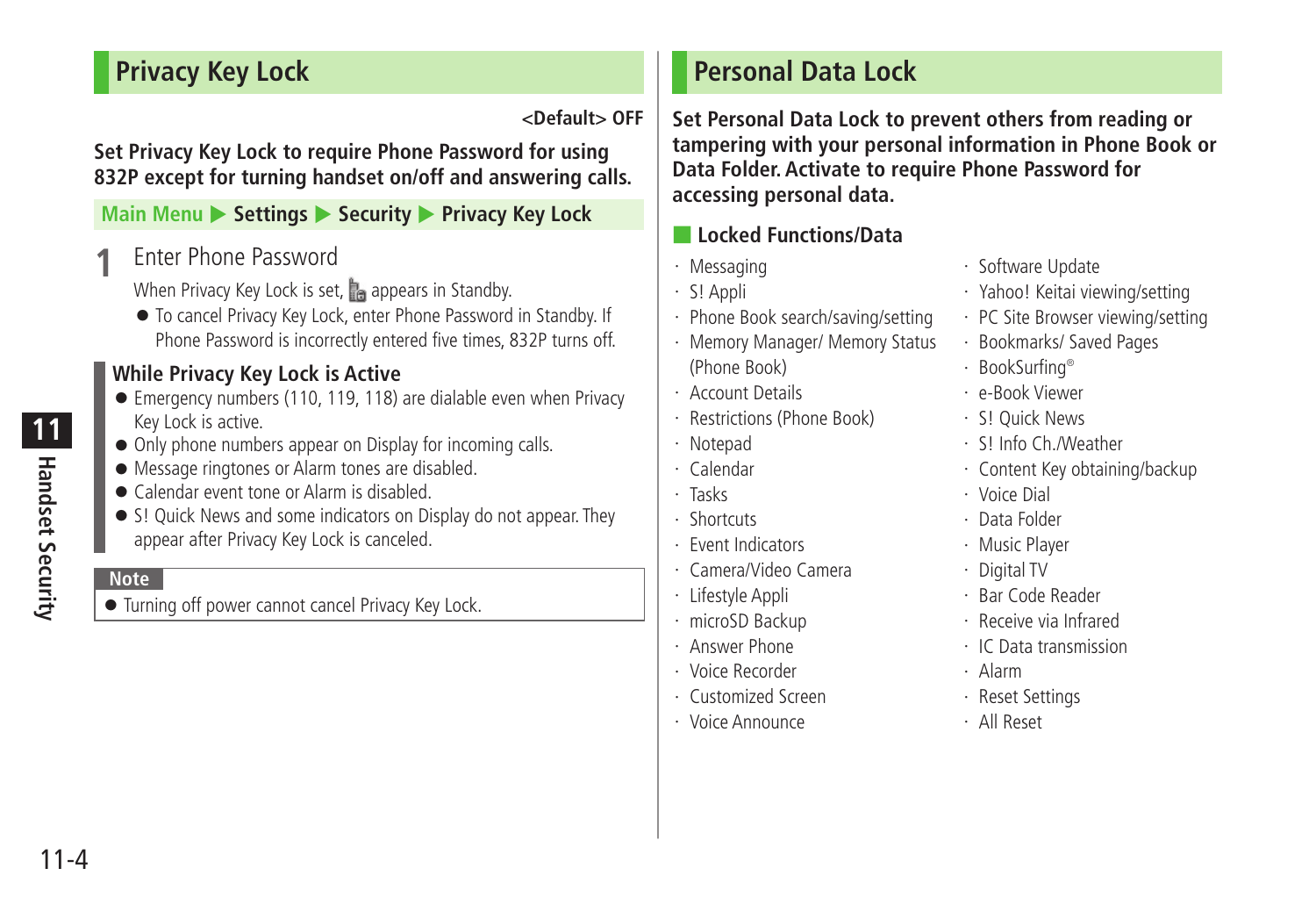## **Activating/Canceling Personal Data Lock**

#### **<Default> Deactivate**

#### **Main Menu > Settings > Security > Personal Data Lock**

## **1** Enter Phone Password **Activate/Deactivate**

While Personal Data Lock is set,  $\frac{1}{6}$  appears in Standby.

● To cancel Personal Data Lock, repeat operation. If Lock OFF at Open is set, password entry is requested when 832P is opened.

#### **Canceling Personal Data Lock Temporarily**

When Phone Password is entered,  $\frac{1}{6}$  disappears and disabled functions become temporarily available.

- Once handset returns to Standby while no functions are active. Personal Data Lock is active again.
- Some functions remain unavailable. Deactivate Personal Data Lock to use the following:
	- ・ Receiving IC data ・Reject unknown

#### **Note**

- While Personal Data Lock is set, some indicators do not appear in Standby. They appear after lock is canceled.
- Turning off power does not cancel Personal Data Lock.

## **Customizing Personal Data Lock**

#### **Enable/disable Alarm, incoming message notification, etc. while Personal Data Lock is active.**

**Main Menu ▶ Settings ▶ Security ▶ Personal Data Lock** 

**Enter Phone Password → Customize** 

## **2** Select an item (See below)

| <b>Item</b>       | <b>Operation/Description</b>                                                                                                                                                                                                                                                                                                                                                                                                                                                                                                                |
|-------------------|---------------------------------------------------------------------------------------------------------------------------------------------------------------------------------------------------------------------------------------------------------------------------------------------------------------------------------------------------------------------------------------------------------------------------------------------------------------------------------------------------------------------------------------------|
| <b>Alarm Tone</b> | Enable/disable Alarms (Calendar, TV timer, or other alerts)<br>or TV Timer Recording.<br>$>$ Select an item $\rightarrow$ Accept (Enable) or <i>Not Accept</i><br>(Disable)                                                                                                                                                                                                                                                                                                                                                                 |
| Act               | <b>Incoming Call</b> Show/hide Event Indicator (incoming messages) or Phone<br>Book entry information (incoming calls).<br>$>$ Select an item<br>$\cdot$ Incoming Message $\rightarrow$ Accept (Show indicator) or<br><b>Not Accept</b> (Hide indicator)<br>· Phone Book Available → Accept (Show Phone<br>Book Entry information) or <b>Not Accept</b> (Hide<br>information)                                                                                                                                                               |
| Display/Tone      | Enable/disable Display settings, ringtones or indicators.<br>$>$ Select an item<br>$\cdot$ Internal Display $\rightarrow$ Accept (Enable Display<br>Settings) or <b>Not Accept</b> (Disable)<br>$\cdot$ <i>Ring Tones</i> $\rightarrow$ <i>Accept</i> (Enable Sound Settings) or<br><b>Not Accept</b> (Disable)<br>$\cdot$ S! Quick News $\rightarrow$ Accept (Show information) or<br><b>Not Accept</b> (Hide information)<br>$\cdot$ S! Info Ch./Weather $\rightarrow$ Accept (Show indicators)<br>or <b>Not Accept</b> (Hide indicators) |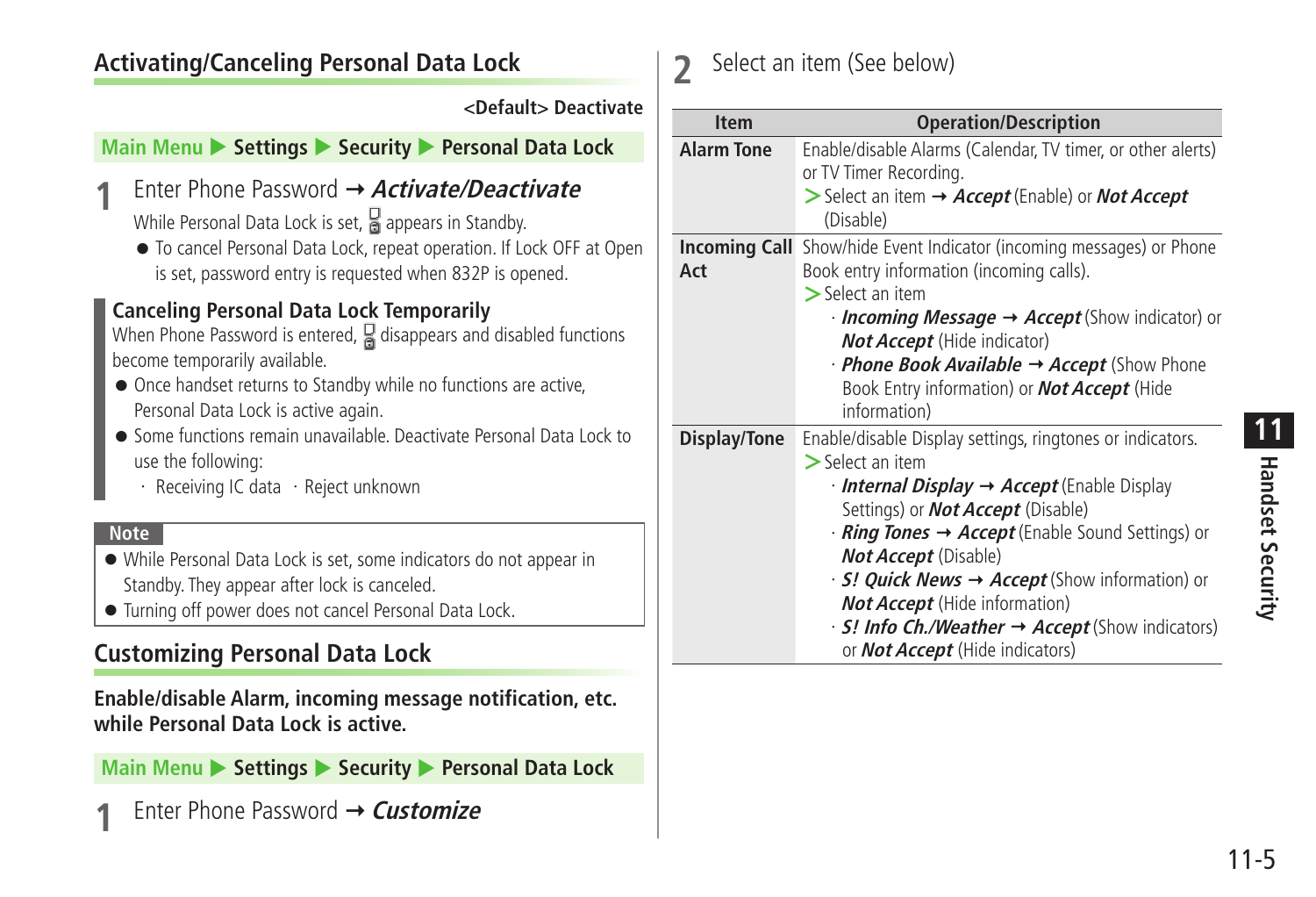## <span id="page-5-0"></span>**Activating Personal Data Lock when Closing Handset**

**<Default> Released**

**Set Timer Lock at Close to automatically activate Personal Data Lock when specified time has elapsed after 832P is closed.**

**Main Menu**  $\triangleright$  **Settings**  $\triangleright$  **Security**  $\triangleright$  **Timer Lock at Close** 

**1** Enter Phone Password **Personal Data Lock** Select a time

Confirmation appears asking whether to activate Lock OFF at Open. When Timer Lock at Close is set,  $\frac{10}{10}$  appears.

● When *OFF* is selected, setting is canceled.

## **Opening Personal Data Lock OFF Window when Opening Handset**

**<Default> OFF**

**Main Menu > Settings > Security > Lock OFF at Open** 

- **1** Enter Phone Password
- *Personal Data Lock → ON*

#### **Note**

● When Timer Lock at Close and Lock OFF at Open are both active. canceling Personal Data Lock when opening handset temporarily cancels lock. However, lock activates again when specified time elapses after closing 832P.

## **Secure Remote Lock**

**If handset is lost or stolen, remotely lock handset from a PC or mobile. If Secure Remote Lock is active, all operations are unavailable except to turn handset on.**

● For service details and user agreement/registration, visit SOFTBANK MOBILE Corp. Website (http://www.softbank.jp) or My SoftBank.

## **Accessing My SoftBank from Handset (Japanese)**

**For service details, visit SOFTBANK MOBILE Corp. Website.**

#### **Main Menu** X **Yahoo! Keitai** X **Yahoo! Keitai ▶ メニューリスト ▶ My SoftBank ▶ English**

● Follow onscreen instructions.

#### **Note**

● Emergency numbers (110, 119, 118) are dialable even while Secure Remote Lock is set.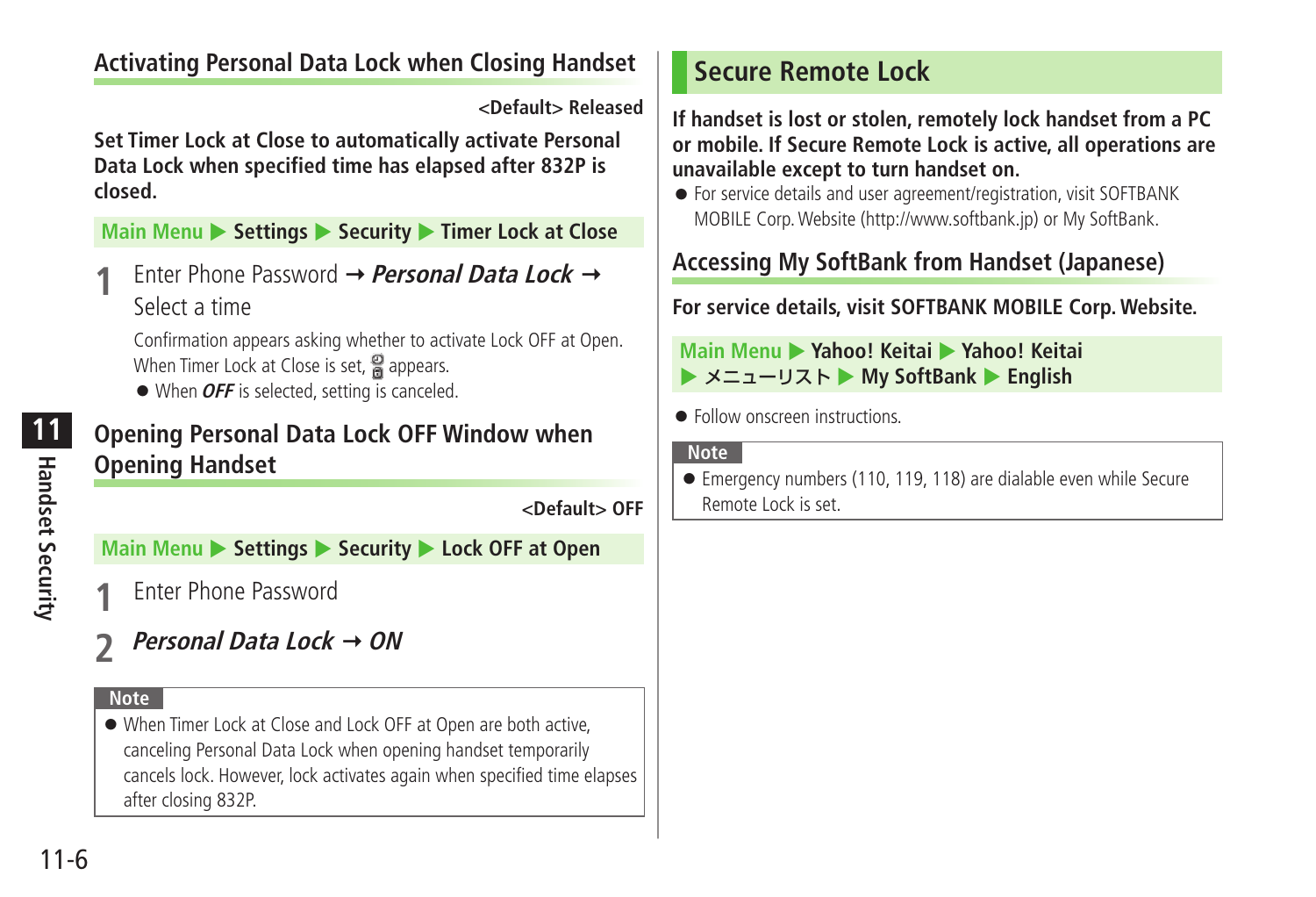## <span id="page-6-0"></span>**Showing Messages during Secure Remote Lock**

**<Default> OFF**

**Set Display message to appear when Secure Remote Lock is active.**

● Use preset message or create a message.

**Main Menu**  $\triangleright$  **Settings**  $\triangleright$  **Security**  $\triangleright$  **Lock Message** 

**1** Enter Phone Password

**2 Display Setting ON**

■ **Save Lock Messages >**After Step 1, **Message** → Enter a message

## **Key Pad Dial Lock**

**<Default> Released**

**Allow dialing only from Phone Book entries and lock dialing with keypad. Unauthorized use of 832P can be prevented.**

#### ■ **Unavailable Operations**

- ・ Dialing with keypad
- ・ Phone Book (saving, editing, deleting, copying from microSD Card, and sending/receiving via Infrared, IC transmission)
- ・ Sending SMS to unknown numbers
- ・ Sending S! Mail

#### ■ **Available Operations**

- ・ Dialing from Phone Book or Voice Dial
- Dialing from Redial, Outgoing Call Logs, Incoming Call Logs, Sent address, or Received address (only phone numbers saved in Phone Book)

## **Main Menu** X **Settings** X **Security** X **Key Pad Dial Lock**

**1** Enter Phone Password

While Key Pad Dial Lock is set,  $\frac{1}{n}$  appears in Standby.

● To cancel Key Pad Dial Lock, repeat operation.

#### **Note**

● Emergency numbers (110, 119, 118) are dialable even while Key Pad Dial Lock is set.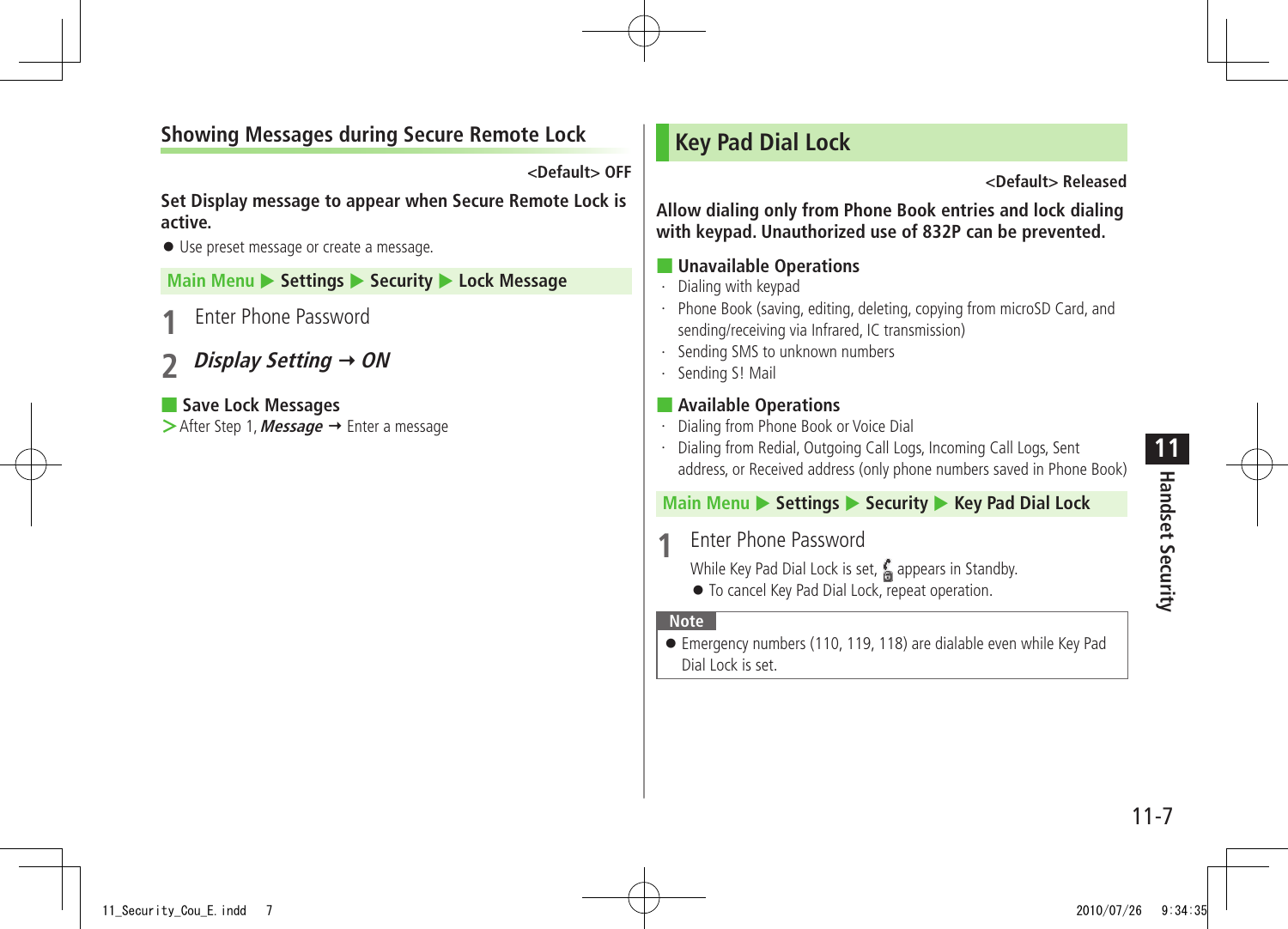## <span id="page-7-0"></span>**Side-keys Guard**

**<Default> OFF**

**Set Side-keys Guard to disable side key operations while 832P is closed.**

**Main Menu**  $\triangleright$  Settings  $\triangleright$  Phone Settings  $\triangleright$  Side-keys Guard

#### **1 ON**

While Side-keys Guard is set,  $\frac{100}{10}$  appears in Standby.

● To set Side-keys Guard to **OFF**, repeat operation.

#### **Note**

● When *Menu Icons* is set to *Pattern 5* or *Customize*, press ● in Standby  $\rightarrow$  Press and hold  $\sqrt{+}$  to toggle *ON/OFF*.

## **Additional Lock Functions**

■ **IC Card Lock** Deactivate Osaifu-Keitai® functions (cap. 16-5).

#### ■ **Remote Lock**

.Deactivate Osaifu-Keitai® functions remotely (金P.16-5)

## **Restricting Calls/Messages**

## **Hiding Call Logs and Sent/Received Address List**

**<Default> ON**

**Main Menu**  $\triangleright$  **Settings**  $\triangleright$  **Incoming Settings**  $\triangleright$  **Call Logs** 

**1** Enter Phone Password

**2** Select an item (See below)

| <b>Item</b> | <b>Operation/Description</b>                          |
|-------------|-------------------------------------------------------|
| Incoming    | Show/hide Incoming Call Logs/Received address list    |
| Outgoing    | Show/hide Redial/Outgoing Call Logs/Sent address list |

## **3 OFF**

#### **Note**

● While Incoming Call Logs is OFF, Answer Phone (Voice Calls) does not play. Selecting Missed Call indicator does not show Missed calls list.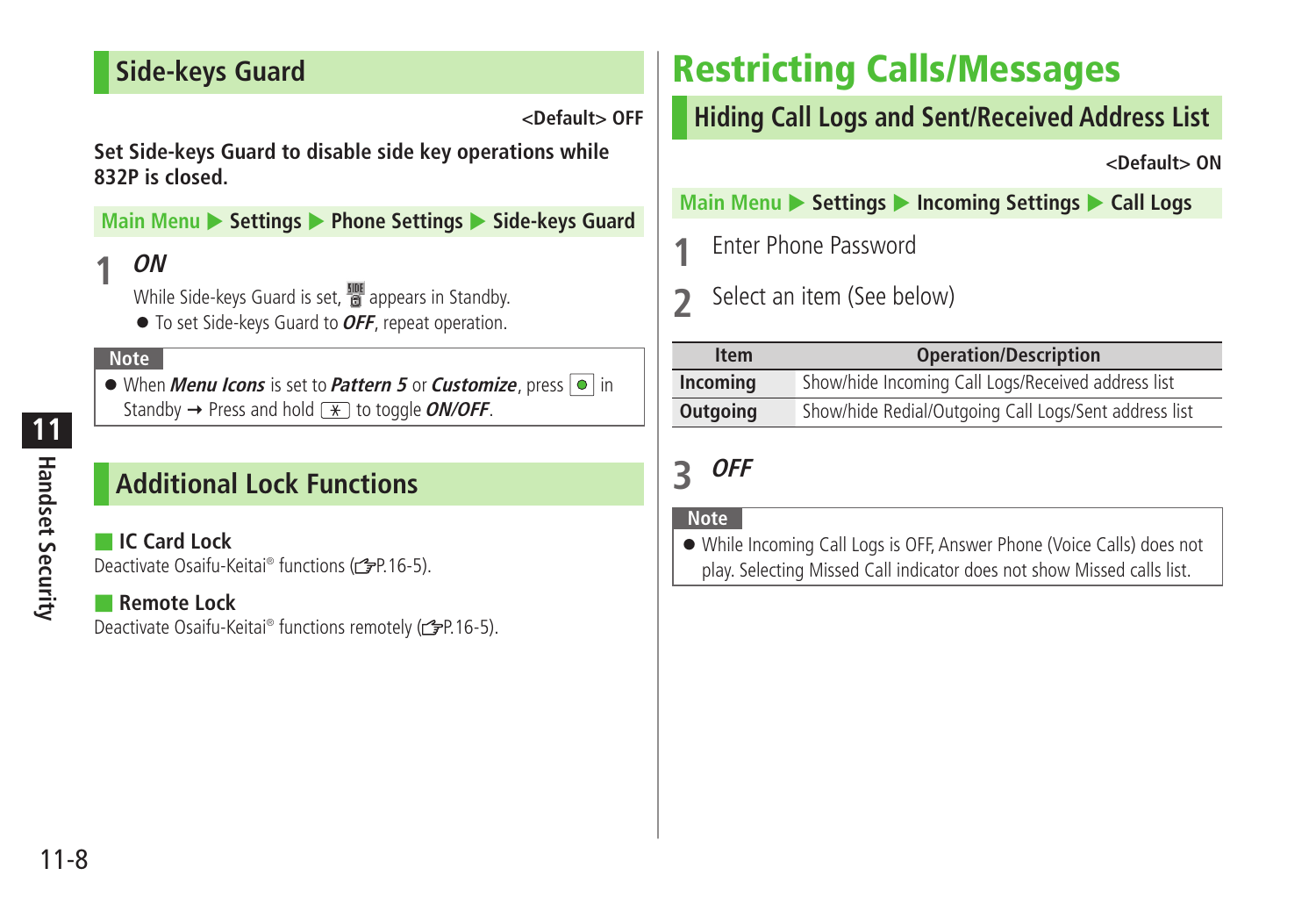## <span id="page-8-0"></span>**Secret Mode/Secret Data Only**

**<Default> Deactivate**

**Phone Book entries and calendar events saved as secret data appear only when 832P is in Secret Mode/Secret Data Only.**

● Set Phone Book or Calendar events as secret data (Phone Book: r全P.4-7, 4-8 / Calendar events:  $\sqrt{P}P.12-5$ )

#### **Main Menu**  $\triangleright$  **Settings**  $\triangleright$  **Security**

**1** Select an item (See below)

| <b>Item</b>                | <b>Operation/Description</b>                           |
|----------------------------|--------------------------------------------------------|
|                            | <b>Secret Mode</b> View all data including secret data |
| <b>Secret Data</b><br>Only | View only secret data                                  |

## **2** Enter Phone Password

For Secret Data Only, number of saved secret data appears. When Secret Mode/Secret Data Only is set, appears (For Secret Data Only, indicator flashes.).

### ■ **Cancel Secret Mode/Secret Data Only**

>In Standby, or follow Step 1 above.

#### ■ **Cancel Secret Setting**

**>** In Phone Book/Calendar event window, **[x7]** [Menu] → Release secret

#### **Note**

only **Tip**

● Select whether to save data edited/saved in Secret Mode as secret data. Data saved/edited in Secret Data Only are saved as secret data.

Settings ●Set Learning Feature Off for Secret Mode/Secret Data Only

## **Setting Secret Mail**

 $(\sqrt{7}P.17-9)$ 

**<Default> ON**

**Set messages from secret Phone Book entries to appear only when handset is set to Secret Mode or Secret Data Only.**

 $\vert\Box\vert \rightarrow$  Settings

- **2 Universal Settings Secret Mail Display**
- **3** Enter Phone Password

**4 OFF**

#### **Note**

● When both Spam Filter and Secret Mail Display are set, messages from Phone Book entries saved as secret mode are sorted into Spam Folder (Safe List:  $2P.13-17$ ).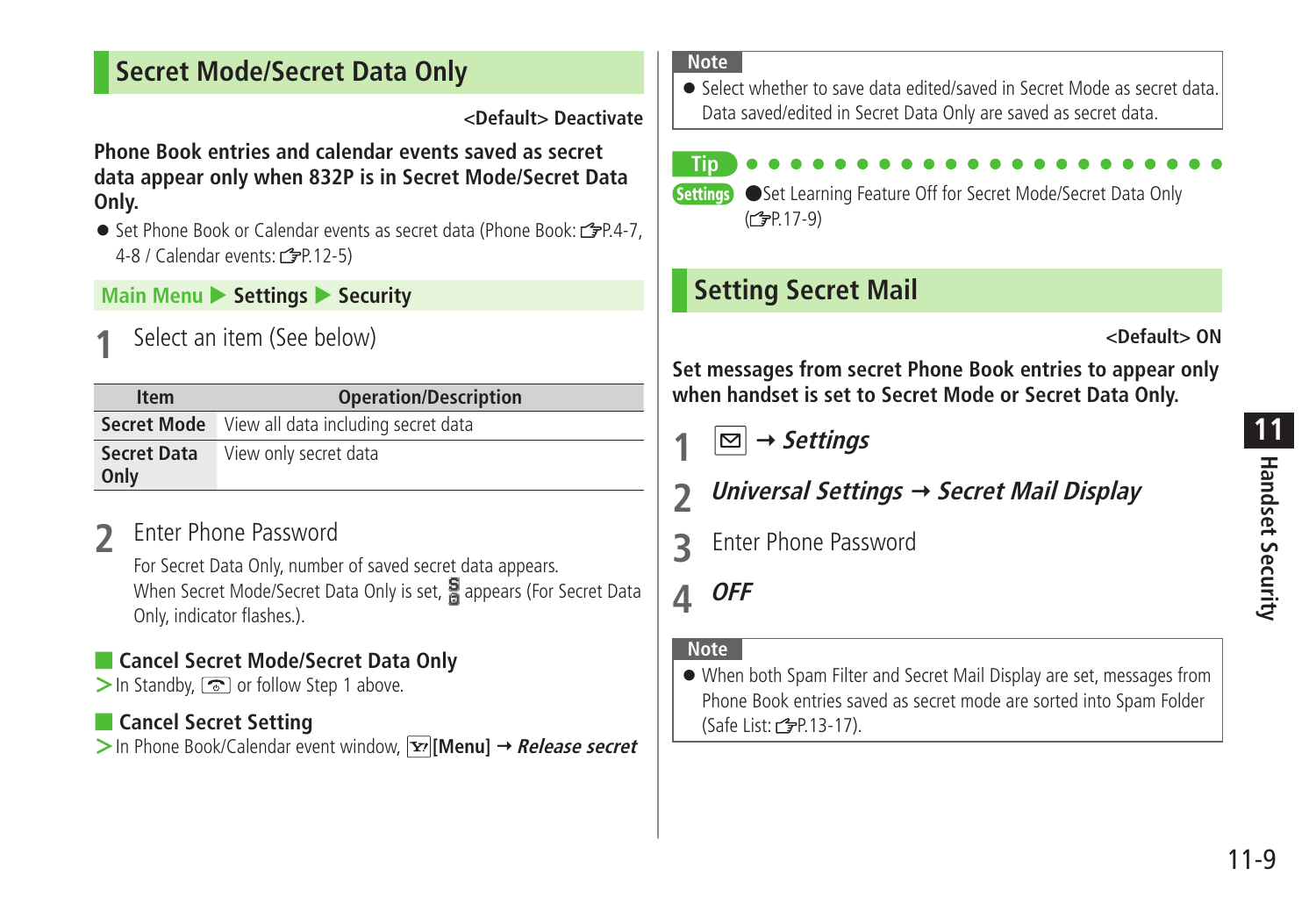## <span id="page-9-0"></span>**Mail Security**

**Set handset to require Phone Password for opening mail boxes or operating Server Mail.**

- $|\nabla|$   $\rightarrow$  *Settings*
- **2 Universal Settings Mail Security**
- **3** Enter Phone Password → Repeat item selection\* → **[Finish]**

 $*$  To cancel: press  $\boxed{\bullet}$  again.

■ Set/Cancel Mail Security by Incoming Mail Folder

 $> \boxed{\odot}$  **+ Incoming Mail**  $\rightarrow$  Highlight a folder  $\rightarrow \boxed{\odot}$  [Menu]  $\rightarrow$ **Mail Security → Enter Phone Password** 

## **Call Restrictions**

**Reject/accept/forward calls from specified phone numbers, or restrict calling unspecified phone numbers.**

- **2** → Search Phone Book
- Select an entry  $\rightarrow \boxed{\mathbf{Y}}$  [Menu]  $\rightarrow$  **Restrictions**
- **3** Enter Phone Password
- **4** Select an item (See right)

| <b>Item</b>                                                                       | <b>Operation/Description</b>                                                                                                                                                                                                          |
|-----------------------------------------------------------------------------------|---------------------------------------------------------------------------------------------------------------------------------------------------------------------------------------------------------------------------------------|
| <b>Restrict</b>                                                                   | Allow calls only to set numbers                                                                                                                                                                                                       |
| <b>Dialing</b>                                                                    |                                                                                                                                                                                                                                       |
|                                                                                   | <b>Call Rejection</b> Reject specified numbers                                                                                                                                                                                        |
| Call                                                                              | Accept from specified numbers only                                                                                                                                                                                                    |
| Acceptance                                                                        |                                                                                                                                                                                                                                       |
| Call                                                                              | Automatically forward specified numbers                                                                                                                                                                                               |
| <b>Forwarding</b>                                                                 | ● Set destination numbers (Call Forwarding: C=P.2-17)                                                                                                                                                                                 |
|                                                                                   | View/Cancel Phone Book Restrictions<br>$\triangleright$ Select an item $*$ $\triangleright$ Select a Phone Book entry $\triangleright$ Select a number                                                                                |
| • To cancel, repeat operation.<br>▶ YES<br>* " $\bigstar$ " appears for set item. | > Main Menu > Phone Book > Restrictions > Enter Phone Password<br>$\bullet$ Highlight an item, $\boxed{\mathbf{v}}$ [Menu] $\rightarrow$ <i>Release Settings</i> $\rightarrow$ YES to cancel<br>restriction on all specified numbers. |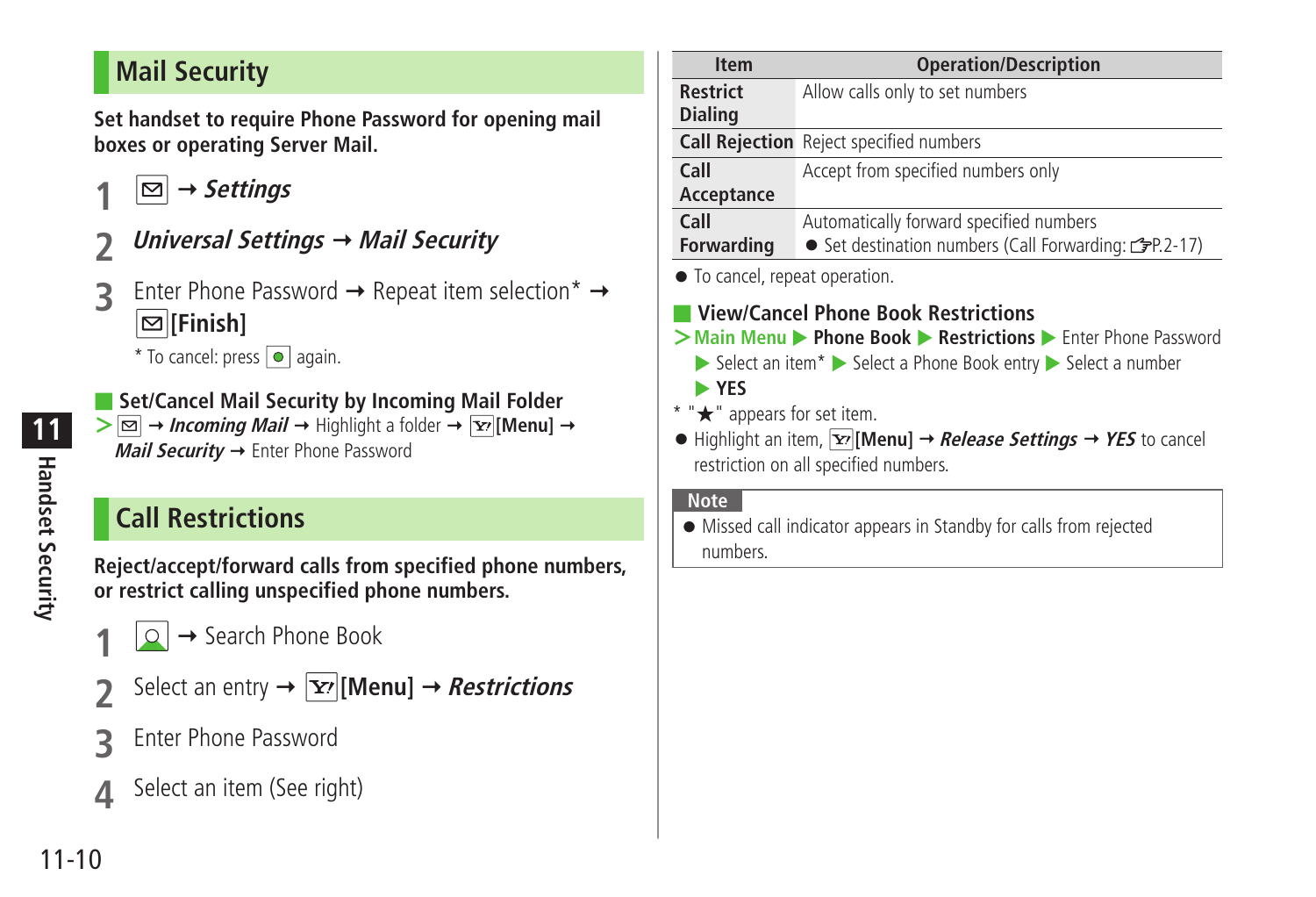## <span id="page-10-0"></span>**Delaying Ringtone**

**<Default> OFF**

**Delay ringtone/vibration for Voice/Video Calls from unknown numbers.**

**Main Menu > Settings > Incoming Settings** X **Ring Time Settings** X **Ring Starting Time**

- $ON \rightarrow$  Enter start time
- **Hide Missed Call Records (Disconnected during Ringtone Delay)**
- $>$ **Main Menu** ▶ Settings ▶ Incoming Settings
	- ▶ Ring Time Settings ▶ Missed Calls Display ▶ Not Display

## **Rejecting Unknown Callers**

**<Default> Accept**

**Main Menu ▶ Settings ▶ Security ▶ Reject Unknown** 

Enter Phone Password  $\rightarrow$  **Reject** 

## **Rejecting Calls without Caller ID**

**<Default> Accept**

**Reject calls without Caller ID or from pay phones.**

**Main Menu > Settings > Security > Call Setting w/o ID** 

- **1** Enter Phone Password
- **2** Select an item → **Reject**